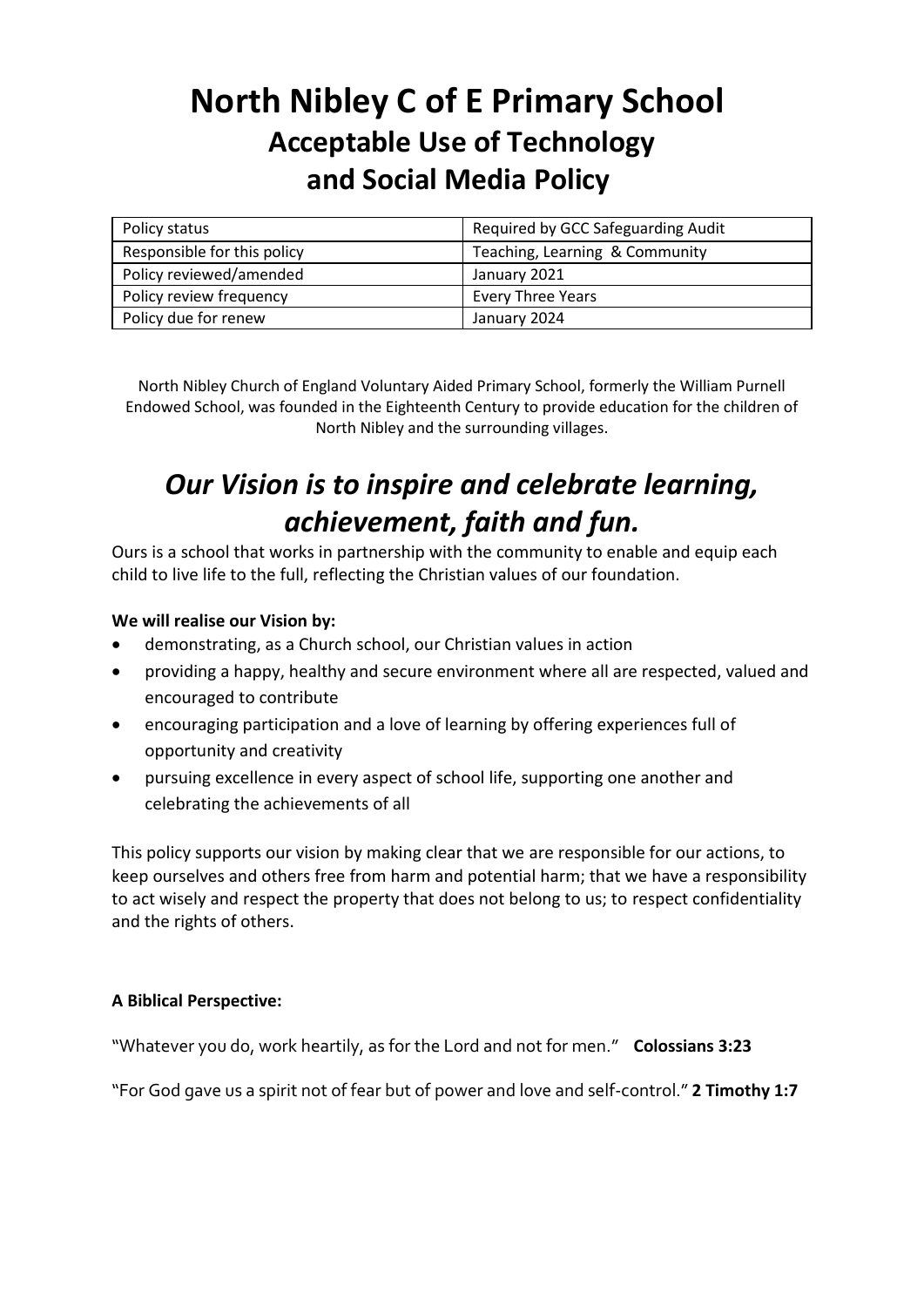#### **SAFEGUARDING STATEMENT**

THIS POLICY IS PART OF OUR SUITE OF SAFEGUARDING POLICIES AND PROCEDURES.

IT MUST BE READ IN CONJUNCTION WITH THE FOLLOWING, MANY OF WHICH CAN BE FOUND ON OUR WEBSITE: www.northnibley.gloucs.sch.uk

- Acceptable Use of Technology & Social Media
- Allegations Management
- Anti-bullying, anti-hate and anti-radicalisation
- **Attendance**
- **Behaviour**
- Child Protection & Safeguarding Procedures (including COVID-19 measures)
- Children Missing Education
- Children who go missing during the school day
- **Complaints**
- **Confidentiality**
- Curriculum Policies Computing and E-Safety
- Curriculum Policies Drug Education
- Curriculum Policies PSHE/Wellbeing
- Curriculum Policies PE
- Curriculum Policies Relationships and Sex Education
- Curriculum Policies Science
- Curriculum Policies Collective Worship
- Educational visits
- First Aid
- Health and Safety
- **Intimate Care**
- Keeping Children Safe in Education (Latest version)
- Medical Conditions and Support for those Unable to Attend School
- Offers of Early Help
- Physical Intervention
- Remote Teaching and Learning Policy
- Risk Assessments
- Safer Recruitment, Staff Selection and Induction
- **Safer Working Practices**
- Special Educational Needs and Disabilities
- Staff Code of Conduct & Staff Handbook
- Volunteer Policy and Codes of Conduct
- Whistleblowing
- Working Together to Keep Children Safe (Latest version)

"The School will fully engage in multi-agency working, in line with statutory guidance as outlined in the latest versions of "Keeping Children Safe in Education" (KCSIE), "Working Together to Safeguard Children" (Working Together) and local arrangements for child safeguarding in Gloucestershire. **Safeguarding is everyone's responsibility."**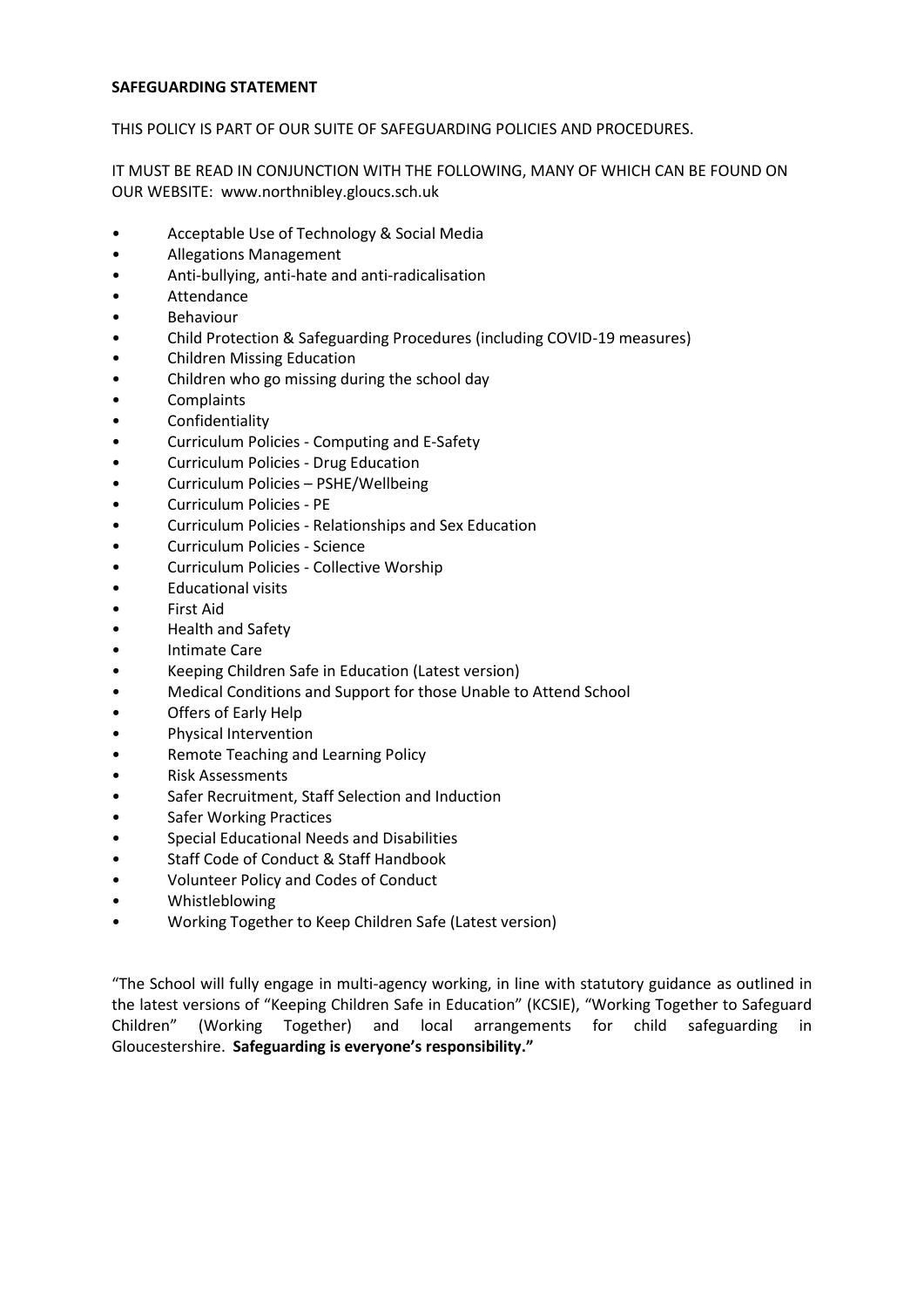## **North Nibley C of E Primary School Acceptable Use of Technology Policy applicable for all adults working at school (Staff, Governors & Students) and those using school hardware for the purposes of 'remote' learning.**

As a professional organisation with responsibility for safeguarding, it is important that staff, governors and volunteerstake all possible and necessary measures to protect data and information systems from infection, unauthorised access, damage, loss, abuse and theft. All adults have a responsibility to use the school's computer system in a professional, lawful, and ethical manner. To ensure that adults are fully aware of their professional responsibilities when using technology, they are asked to read this Acceptable Use Policy, and sign an acknowledgement slip.

This is not an exhaustive list; all adults are reminded that IT use should be consistent with the school ethos, school policies, national/local guidance and expectations, and the Law.

1. I understand that Information Systems and IT include networks, data and data storage, online and offline communication technologies and access devices. Examples include laptops, mobile phones, tablets, digital cameras, email and social media sites.

2. School owned information systems must be used appropriately. I understand that the Computer Misuse Act 1990 makes the following criminal offences: to gain unauthorised access to computer material; to gain unauthorised access to computer material with intent to commit or facilitate commission of further offences or to modify computer material without authorisation.

3. I understand that any hardware and software provided by my workplace for staff use can only be used by members of staff and only for educational use. To prevent unauthorised access to systems or personal data, I will not leave any information system unattended without first logging out or locking my login as appropriate. I will protect the devices in my care from unapproved access or theft.

4. I will respect system security and will not disclose any password or security information. I will use a 'strong' password to access school systems. A strong password has numbers, letters and symbols, with 8 or more characters, does not contain a dictionary word and is only used on one system. School will need to securely keep a copy all passwords.

5. I will not attempt to install any purchased or downloaded software, including browser toolbars, or hardware without permission from the system manager.

6. I will ensure that any personal data of pupils, staff or parents/carers is kept in accordance with the Data Protection legislation (including GDPR).

- This means that all personal data will be obtained and processed fairly and lawfully, only kept for specific purposes, held no longer than necessary and will be kept private and secure with appropriate security measures in place, whether used in the workplace, hosted online or accessed remotely.
- Any data being removed from the school site (such as via email or on memory sticks) will be suitably protected. 'Memory sticks' must be provided by the school and encrypted. School will need to securely keep a copy of the password.
- Any images or videos of pupils will only be used as stated in the school image use policy and will always reflect parental consent.

7. I will not keep documents which contain school-related sensitive or personal information, including images, files, videos and emails, on any personal devices, such as laptops, digital cameras, and mobile phones. Where possible, I will use 'Cloud storage' (such as OneDrive or Google Drive) to upload any work documents and files in a password protected environment.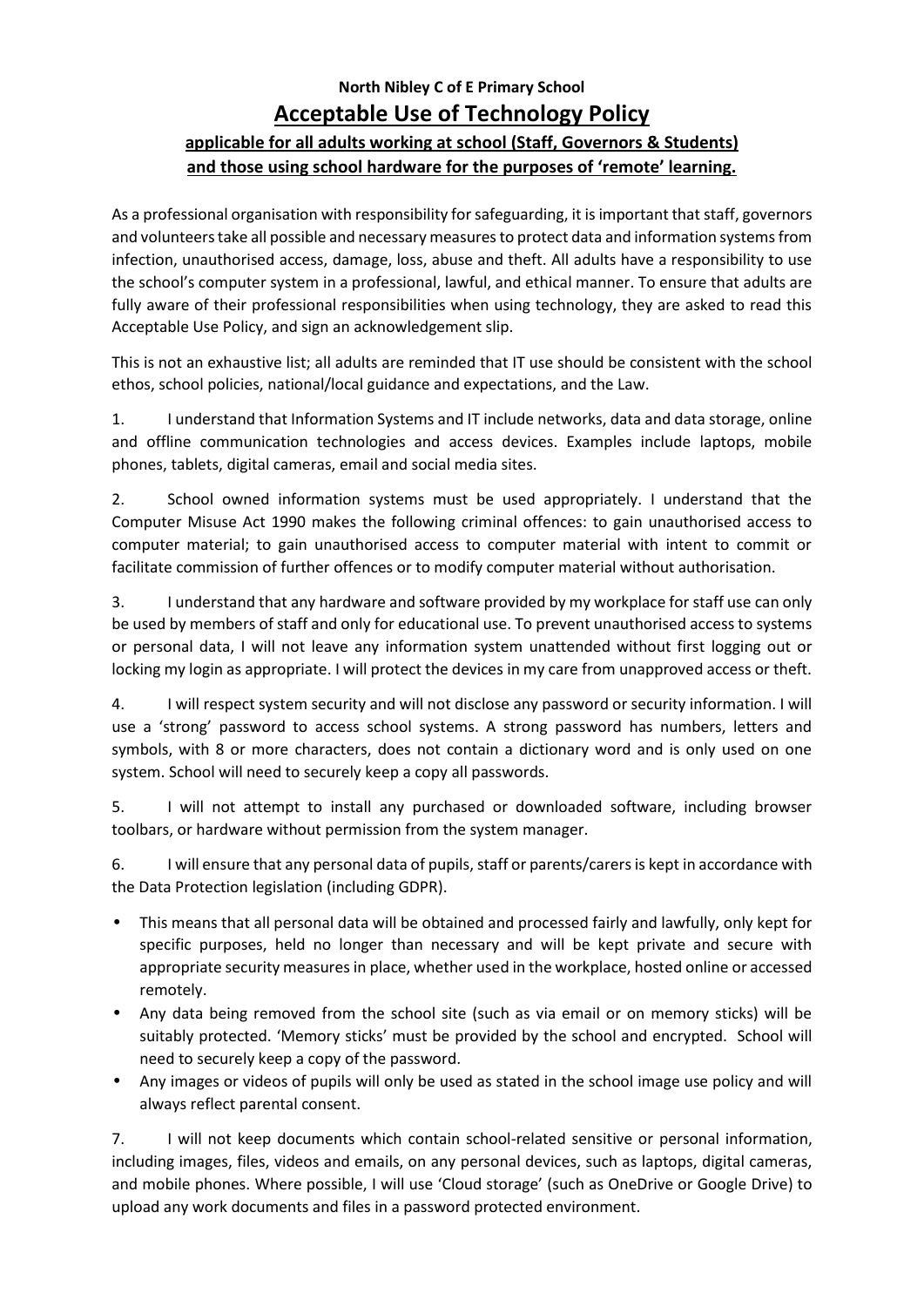8. I will not store any personal information, such as personal photographs, files or financial information, unrelated to school activities, on the school computer systems including any school laptop or similar device issued to members of staff.

9. I will respect copyright and intellectual property rights.

10. I have read and understood the school's online safety policy which covers the requirements for use of mobile phones and personal devices and safe ICT use, including using appropriate devices, safe use of social media websites and the supervision of learners within the classroom and other working spaces.

11. I will immediately report any illegal, inappropriate or harmful material or incidents I become aware of, to the Designated Safeguarding Lead (Paul Batchelor).

12. I will not attempt to bypass any filtering and/or security systems put in place by the school. If I suspect a computer or system has been damaged or affected by a virus or other malware, or if I have lost any school related documents or files, I will report this to the Head Teacher (or the Administration office) soon as possible.

13. My electronic communications with current or past pupils, parents/carers and other professionals will take place within clear and explicit professional boundaries and will be transparent and open to scrutiny.

- All communication will take place via school approved communication channels, such as a school provided email address or telephone number, and not via my personal devices or communication channels, such as personal email, social networking or mobile phones.
- I will abide by the requirements for remote teaching as outlined in Annex C of Keeping Children Safe in Education, and the school policy "Remote Teaching and Learning."
- Any pre-existing relationships or situations that may compromise this will be discussed with the Designated Safeguarding Lead (Paul Batchelor) and/or Head Teacher.

14. I will ensure that my online reputation and use of IT and information systems are compatible with my professional role, whether using school or personal systems. This includes the use of email, text, social media, social networking, gaming and any other devices or websites.

• I will take appropriate steps to protect myself online and will ensure that my use of IT and the internet will not undermine my professional role, interfere with my work duties and will be in accordance with the school's Staff Code of Conduct and the Law.

15. I will not create, transmit, display, publish or forward any material online that is likely to harass, cause offence, inconvenience or needless anxiety to any other person, or anything which could bring my professional role, the school, or the County Council, into disrepute.

16. I will promote online safety with the pupils in my care and will help them to develop a responsible attitude to safety online, system use and to the content they access or create.

17. If I have any queries or questions regarding safe and professional practise online either in school or off site, I will raise them with the Designated Safeguarding Lead (Paul Batchelor) and/or the Head Teacher.

18. I understand that my use of the school information systems, including any devices provided by the school, including the school internet and school email, may be monitored and recorded to ensure the safety of children and staff and to ensure policy compliance. This monitoring will be proportionate and will take place in accordance with data protection, privacy and human rights legislation.

19. I understand that the school may exercise its right to monitor the use of information systems, including internet access and the interception of emails, to monitor policy compliance. Where it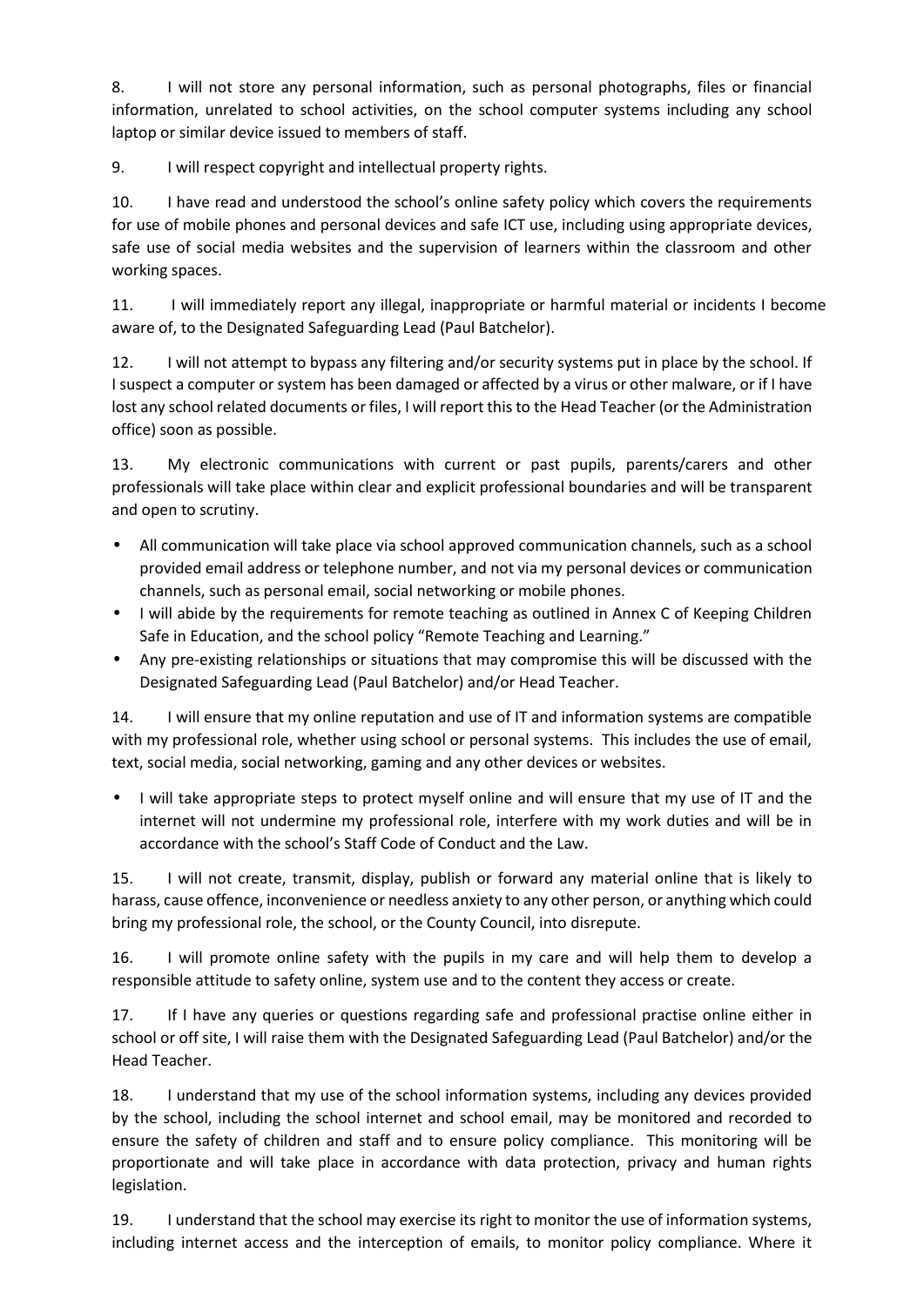believes unauthorised and/or inappropriate use, or unacceptable or inappropriate behaviour may be taking place, the school may invoke its disciplinary procedures. If the school suspects criminal offences have occurred, the matter will be brought to the attention of the relevant law enforcement organisation.

(The acknowledgement slip will be circulated separately.)

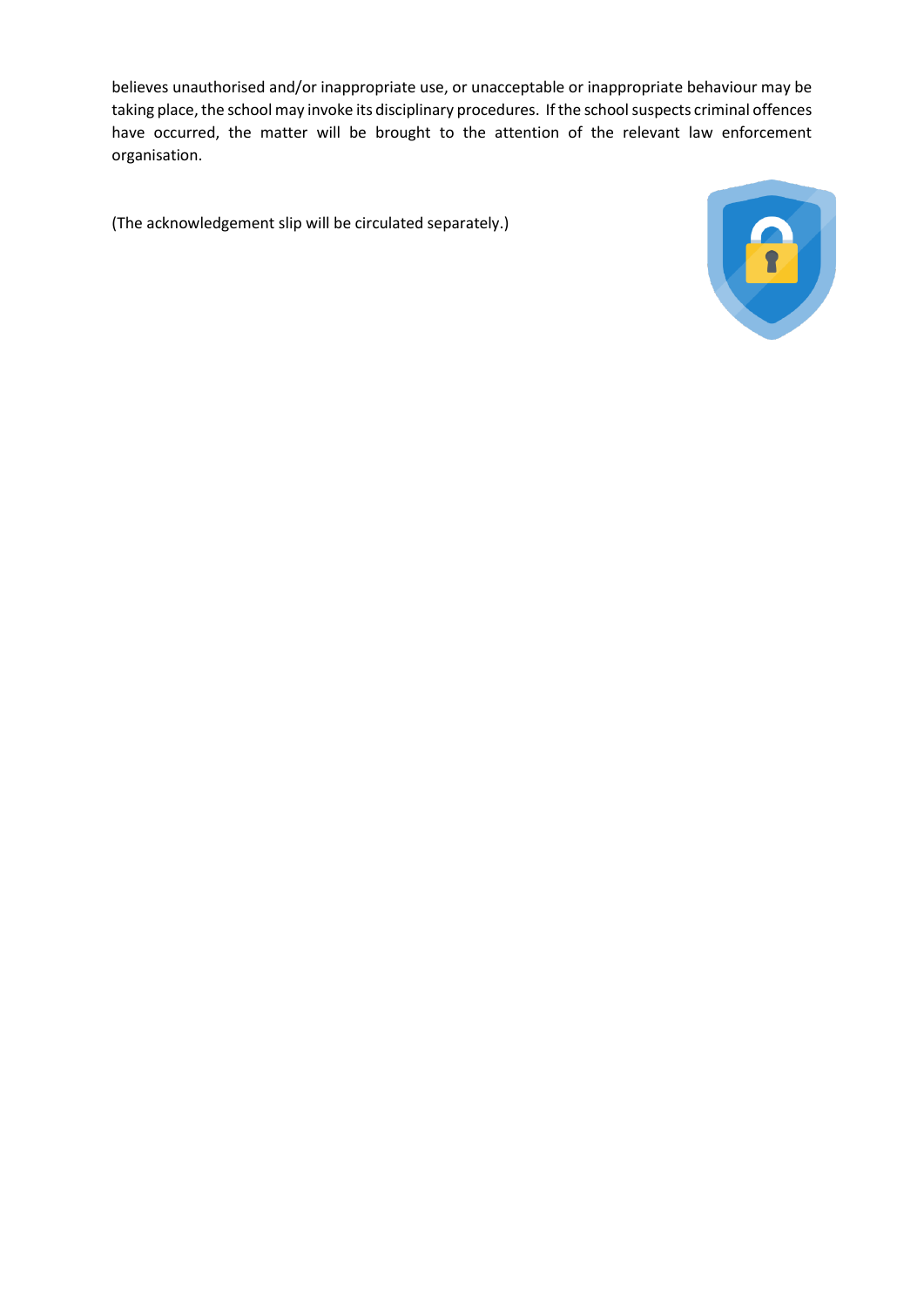## **North Nibley Church of England Primary School**

| Policy status               | Required by Keeping Children Safe in Education (KCSiE) 2020 |
|-----------------------------|-------------------------------------------------------------|
| Responsible for this policy | Finance & Resources Committee (F&R)                         |
| Policy reviewed/amended     | January 2021                                                |
| Policy review frequency     | Every 3 years                                               |
| Policy due for renew        | January 2024                                                |

## **Social Media Policy**

North Nibley Church of England Voluntary Aided Primary School, formerly the William Purnell Endowed School, was founded in the Eighteenth Century to provide education for the children of North Nibley and the surrounding villages.

# *Our Vision is to inspire and celebrate learning, achievement, faith and fun.*

Ours is a school that works in partnership with the community to enable and equip each child to "live life to the full" (The Gospel of John, Chapter 10 Verse 10), reflecting the Christian values of our foundation.

#### **We will realise our Vision by:**

- demonstrating, as a Church school, our Christian values in action
- providing a happy, healthy and secure environment where all are respected, valued and encouraged to contribute
- encouraging participation and a love of learning by offering experiences full of opportunity and creativity
- pursuing excellence in every aspect of school life, supporting one another and celebrating the achievements of all

This policy supports our vision by making clear that we, the staff, have a special responsibility to maintain and exemplify the highest standards of behaviour, encouraging our pupils by being role models on which children may pattern their lives. Our conduct, in person and online, should not bring teaching, our school or our community into disrespect. In making clear the boundaries within which we work, we also protect our own interests and thus enable all to flourish.

### **A Biblical Perspective: Titus Chapter 2, verse 7**

"In everything, set them an example by doing what is good. In your teaching show integrity, seriousness."

#### **1. Introduction**

The school recognises and embraces the numerous benefits and opportunities that social media offers. While employees are encouraged to engage, collaborate and innovate through social media, they should also be aware that there are some associated risks, especially around issues of safeguarding, bullying and personal reputation.

#### **2. Purpose of the policy**

2.1 The purpose of this policy is to encourage good practice, to protect the school and its employees, and to promote the effective use of social media as part of the school activities.

2.2 This policy covers personal and professional use of social media and aims to encourage its safe use by the school and its employees.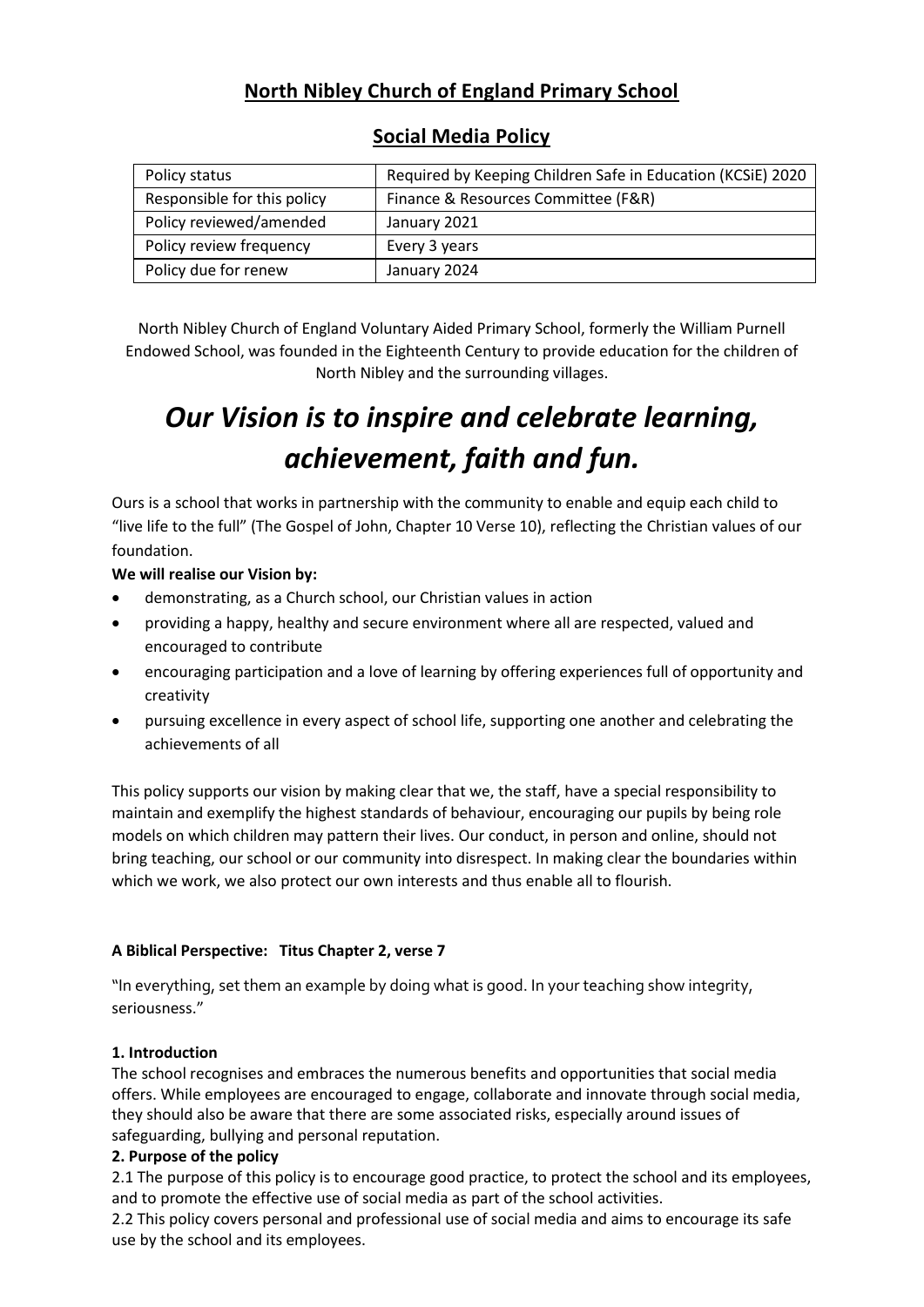2.3 The policy applies regardless of whether the social media is accessed using the school's IT facilities and equipment, or equipment belonging to members of staff.

2.4 Personal communications via social media accounts that are likely to have a negative impact on professional standards or the school's reputation are within the scope of this policy.

2.5 This policy covers all individuals working at all levels and grades, including full-time and part-time employees, fixed-term employees and agency workers.

#### **3. Roles, responsibilities and procedure**

3.1 Employees should:

- be aware of their online reputation and recognise that their online activity can be seen by others including parents, pupils and colleagues on social media
- ensure that any use of social media is carried out in line with this policy and other relevant policies, ie those of the employer
- be aware that any excessive use of social media in school/college may result in disciplinary action
- be responsible for their words and actions in an online environment. They are therefore advised to consider whether any comment, photograph or video that they are about to post on a social networking site is something that they want pupils, colleagues, other employees of the trust, or even future employers, to read. If in doubt, don't post it!
- 3.2 Managers are responsible for:
	- addressing any concerns and/or questions employees may have on the use of social media
	- operating within the boundaries of this policy and ensuring that all staff understand the standards of behaviour expected of them.
- 3.3 Human resources (HR) is responsible for:
	- giving specialist advice on the use of social media

#### **4. Definition of social media**

4.1 Social media is a broad term for any kind of online platform which enables people to directly interact with each other. It allows people to share information, ideas and views. Examples of social media include blogs, Facebook, LinkedIn, Twitter, Google+, Instagram, Myspace, Flickr and YouTube.

#### **5. Acceptable use**

5.1 Employees should be aware that content uploaded to social media is not private. Even if you restrict it to 'friends', there is still capacity for it to be re-posted or distributed beyond the intended recipients. Therefore, employees using social media should conduct themselves with professionalism and respect.

5.2 Employees should not upload any content on to social media sites that:

- is confidential to the school or its staff
- amounts to bullying
- amounts to unlawful discrimination, harassment or victimisation
- brings the school into disrepute
- contains lewd, sexually explicit, threatening or similarly inappropriate or offensive comments, images or video clips
- undermines the reputation of the school and/or individuals
- is defamatory or knowingly false
- breaches copyright
- is in any other way unlawful.

5.3 Employees should be aware of both professional and social boundaries and should not therefore accept or invite 'friend' requests from pupils or ex-pupils under the age of 18, or from parents on their personal social media accounts such as Facebook. All communication with parents via social media should be through the school's social media accounts.

5.4 Employees should note that the use of social media accounts during lesson time is not permitted.

### **6. Safeguarding**

6.1 The use of social networking sites introduces a range of potential safeguarding risks to children and young people.

Potential risks can include, but are not limited to: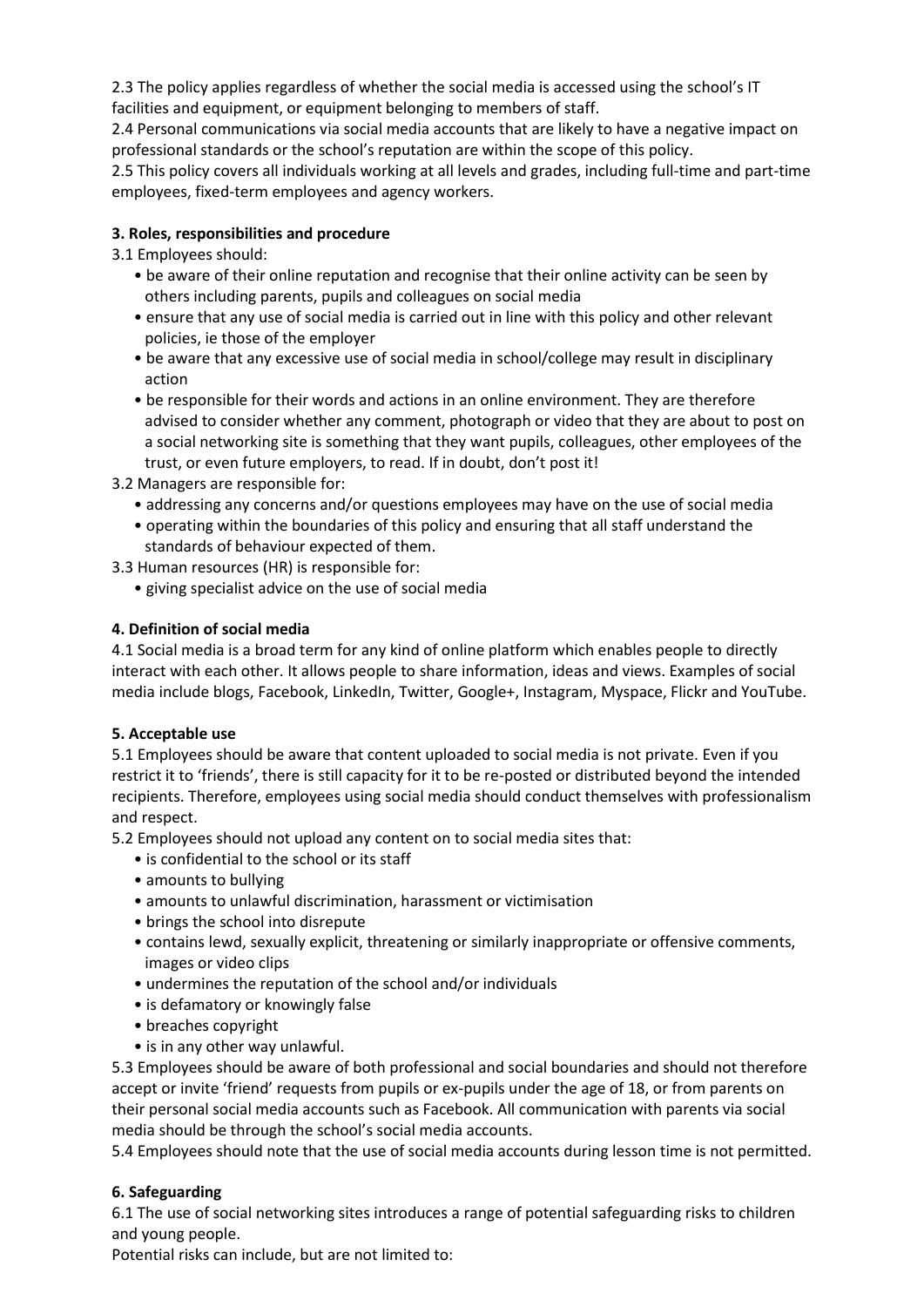- online bullying
- grooming, exploitation or stalking
- exposure to inappropriate material or hateful language
- encouraging violent behaviour, self-harm or risk taking.

In order to mitigate these risks, there are steps you can take to promote safety on line:

- You should not use any information in an attempt to locate or meet a child.
- Ensure that any messages, photos or information comply with existing policies.

Further advice can be found in the appendix below.

#### **7. Reporting safeguarding concerns**

7.1 Any content or online activity which raises a safeguarding concern must be reported to the lead safeguarding officer in the school.

7.2 Any online concerns should be reported as soon as identified as urgent steps may need to be taken to support the child.

7.3 With regard to personal safeguarding, you should report any harassment or abuse you receive online while using your work accounts.

#### **8. Reporting, responding and recording cyberbullying incidents**

8.1 Staff should never engage with cyberbullying incidents. If in the course of your employment with this school/trust, you discover a website containing inaccurate, inappropriate or inflammatory written material relating to you, or images of you which have been taken and/or which are being used without your permission, you should immediately report this to a senior manager at your school.

8.2 Staff should keep any records of the abuse such as text, emails, voicemail, website or social media. If appropriate, screen prints of messages or web pages could be taken and the time, date and address of site should be recorded.

#### **9. Action by employer: inappropriate use of social media**

9.1 Following a report of inappropriate use of social media, the senior manager will conduct a prompt investigation.

9.2 If in the course of the investigation, it is found that a pupil submitted the material to the website, that pupil will be disciplined in line with the school's behaviour policy.

9.3 The senior manager, where appropriate, will approach the website hosts to ensure the material is either amended or removed as a matter of urgency, ie within 24 hours. If the website requires the individual who is complaining to do so personally, the school will give their full support and assistance.

9.4 Checks will be carried out to ensure that the requested amendments or removals are made. If the website(s) does not co-operate, the senior manager will contact the internet service provider (ISP) as the ISP has the ability to block access to certain sites and, in exceptional circumstances, can close down a website.

9.5 If the material is threatening and/or intimidating, senior management will, with the member of staff's consent, report the matter to the police.

9.6 The member of staff will be offered full support and appropriate stress counselling.

#### **10. Breaches of this policy**

10.1 Any member of staff suspected of committing a breach of this policy (or if complaints are received about unacceptable use of social networking that has potentially breached this policy) will be investigated in accordance with the school's bullying or disciplinary procedure. The member of staff will be expected to co-operate with the school's investigation which may involve:

- handing over relevant passwords and login details
- printing a copy or obtaining a screenshot of the alleged unacceptable content
- determining that the responsibility or source of the content was in fact the member of staff.

10.2 The seriousness of the breach will be considered including the nature of the content, how long the content remained visible on the social media site, the potential for recirculation by others and the impact on the school or the individuals concerned.

10.3 Staff should be aware that actions online can be in breach of the harassment/IT/equality policies and any online breaches of these policies may also be treated as conduct issues in accordance with the disciplinary procedure.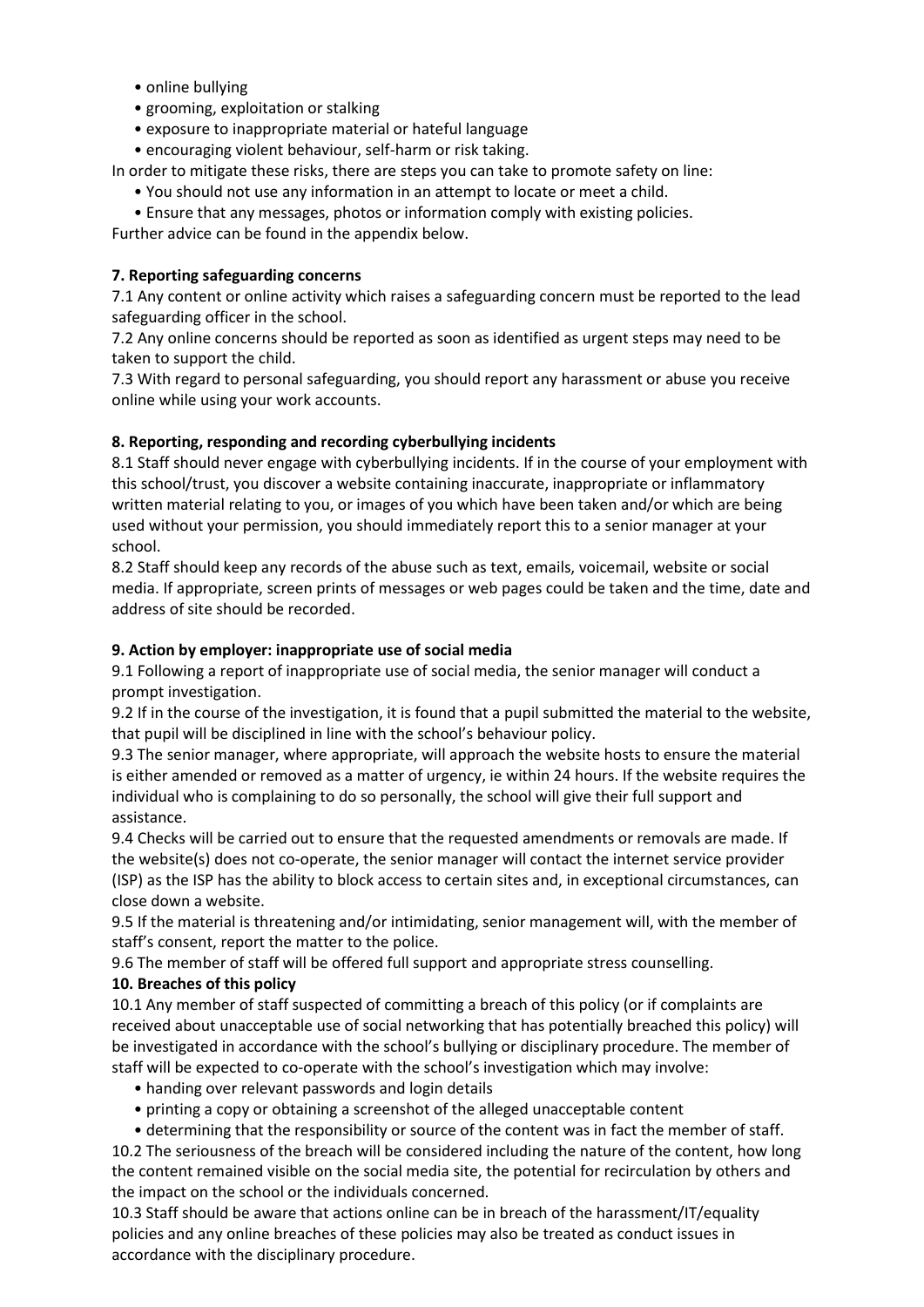10.4 If the outcome of an investigation leads to disciplinary action, the consequences will be dealt with in accordance with the appropriate procedures. Serious breaches could result in the dismissal of the employee.

10.5 Where conduct is considered to be unlawful, the school will report the matter to the police and other external agencies.

#### **11. Monitoring and review**

11.1 If the manager reasonably believes that an employee has breached this policy, from time to time the school will monitor or record communications that are sent or received from within the school's network.

11.2 This policy will be reviewed on a triannual basis and, in accordance with the following, on an asand-when-required basis:

- legislative changes
- good practice guidance
- case law
- significant incidents reported.

11.3 This policy does not form part of any employee's contract of employment and may also, after consultation with the trade unions, be amended from time to time by the school.

#### **12. Legislation**

12.1 Acceptable use of social networking must comply with UK law. In applying this policy, the school will adhere to its rights, responsibilities and duties in accordance with the following:

- Regulation of Investigatory Powers Act 2000
- General Data Protection Regulations (GDPR) 2018
- The Human Rights Act 1998
- The Equality Act 2010
- The Defamation Act 2013

#### **13. Conclusion**

13.1 The internet is a fast moving technology and it is impossible to cover all circumstances or emerging media – the principles set out in this policy must be followed irrespective of the medium. When using social media, staff should be aware of the potential impact on themselves and the employer, whether for work-related or personal use; whether during working hours or otherwise; or whether social media is accessed using the employer's equipment or using the employee's equipment.

Staff should use discretion and common sense when engaging in online communication. There are some general rules and best practice in the appendix which staff may find helpful.

#### **Appendix - Responsible use of social media – guidance for staff**

Remember that anything you post online is not really private. Below are some common sense guidelines and recommendations that staff are advised to follow to ensure responsible and safe use of social media.

- Do not add pupils as friends or contacts in your social media accounts.
- Follow this social media policy.
- Always maintain professional boundaries. Do not engage in discussion with pupils online unless through official school accounts.
- Think about the potential risks: professional boundaries of adding parents to your private social media accounts (refer to policy).
- Consider using an alternative name on sites like Facebook to make it harder for pupils to find you. For example, some members use their partner's surname online but their own surname in school.
- Never post anything that is offensive or aggressive, even if you are very angry or upset. It can easily be taken out of context.
- Remember humour is relative. For example, posting images and/or text about a recent stag or hen night may be deemed inappropriate. Likewise, a few 'lighthearted' comments and/or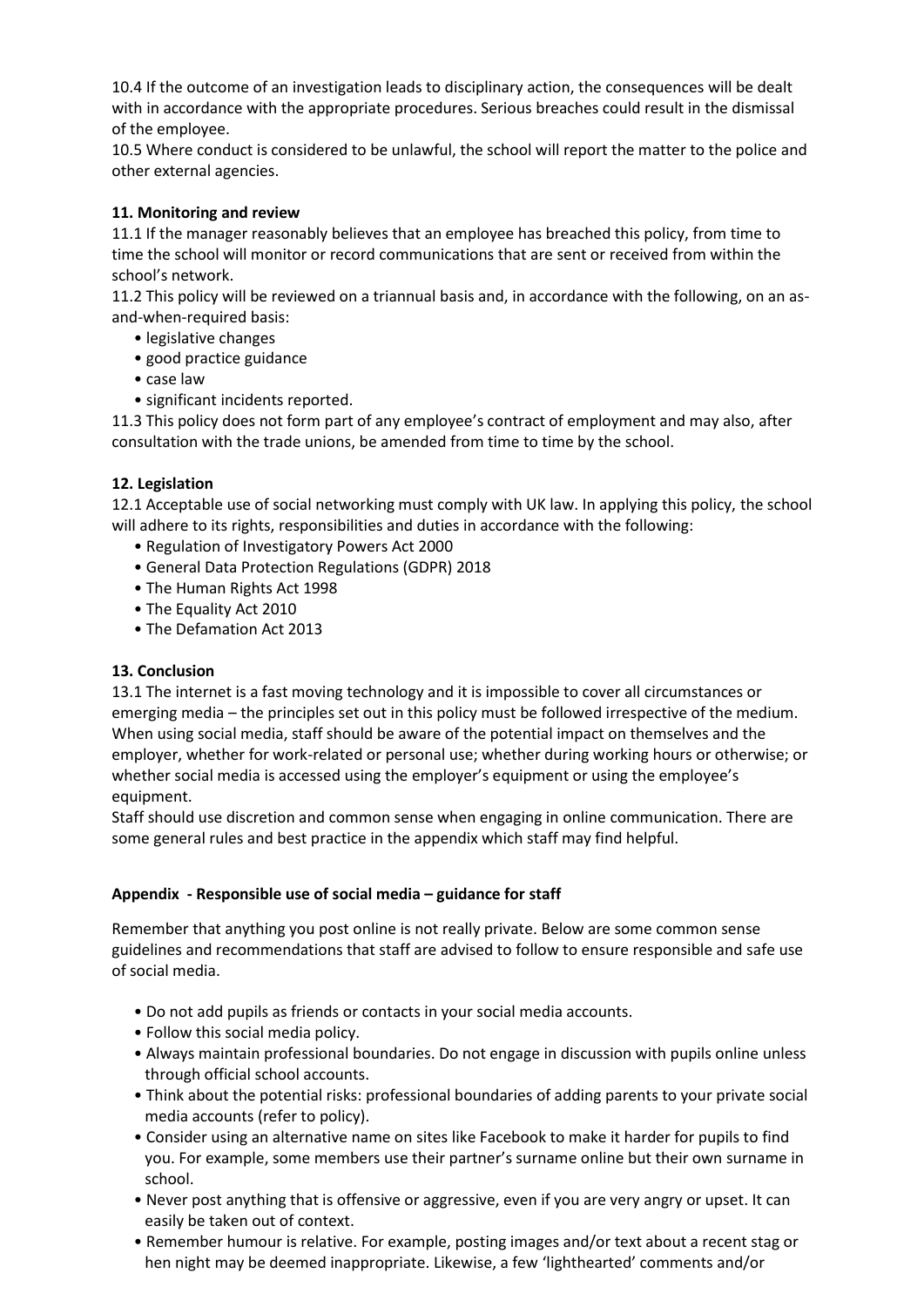images about colleagues or students may not be perceived as such by either subject(s) of the humour or the employer. The guiding rule is: if in doubt, don't post it.

- Make sure you regularly check and refresh your site page to ensure it is free of any inappropriate comments and/or images.
- If you are tagged in something in Facebook that you consider inappropriate, use the remove tag feature to untag yourself (for details on how to do this, refer to the Facebook help centre).
- Be cautious of accepting 'friend requests' from people you do not really know. Simply being a 'friend' of your own Facebook friend does not mean that they should automatically be given access to your information.
- Review your profile information and settings on Facebook, Twitter and other sites to ensure it is appropriate as it may be accessed by others such as colleagues, pupils, parents and potential employers.
- Check your privacy and security settings regularly, and keep your date of birth and home address to yourself. Identity theft is a growing crime and this kind of information could be used to gain access to your bank or credit card account.
- If you feel dissatisfied and wish to rant about teaching, politics and life in general, consider doing so anonymously, through a networking account or blog which cannot be attributed to you. Check that anything that you post does not identify you, your school, pupils or parents.
- Ensure that any comments and/or images could not be deemed defamatory or in breach of copyright legislation.
- Never post any information which can be used to identify a pupil.
- Do not use social media in any way to attack or abuse colleagues or air any other internal grievances.
- Do not post derogatory, defamatory, offensive, harassing or discriminatory content.
- Do not engage in any conduct (using personal insults, obscenities) which would not be acceptable in the workplace.
- Do not use social media to 'whistleblow' raise concerns through the proper channels which would entitle you to legal protection (Public Interest Disclosure Act 1998).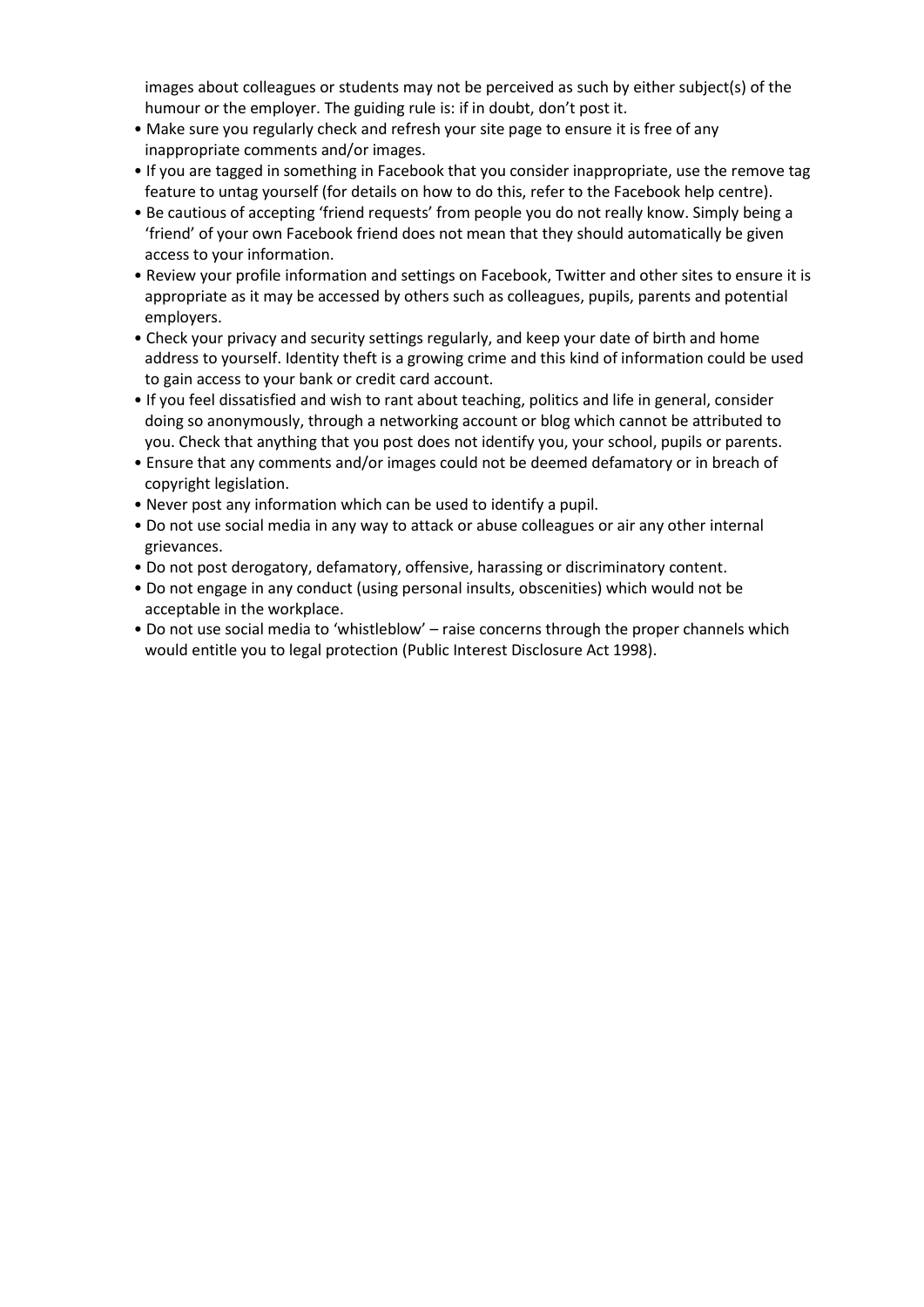### **North Nibley C of E Primary School**

## **SAFE AND ACCEPTABLE USE OF TECHNOLOGY – CLASS POSTER**

Our school has provided computers, tablets, Internet access and other technologies to help you learn. These rules will keep everyone safe and help us be fair to others. You are responsible for your own behaviour when using technology, just as you are in a classroom or on the playground.

# **The Acceptable Use Policy for children in Classes 1 & 2 (Reception, Years 1 and 2)**

- I must not bring any technology in to school without the school's permission
- I only use the internet when an adult is with me
- I will keep my full name, my home address, my phone number and passwords safe
- I only send messages online which are polite and friendly
- I will not work with another child's files without a member of staff's permission
- I know the school can see what I am doing online
- I always tell a member of staff if something online makes me feel unhappy or worried
- I know that I should ask permission before printing my work
- I Know how to put devices away carefully and properly
- I have read and talked about these rules with my parents/carers
- I know that if I do not follow the rules then school can stop me from joining in
- I can visit [http://www.thinkuknow.co.uk](http://www.thinkuknow.co.uk/) to learn more about keeping safe online

By following these rules, we will make using technology a safe and rewarding experience for everybody.



With thanks to the School Council, February 2019.